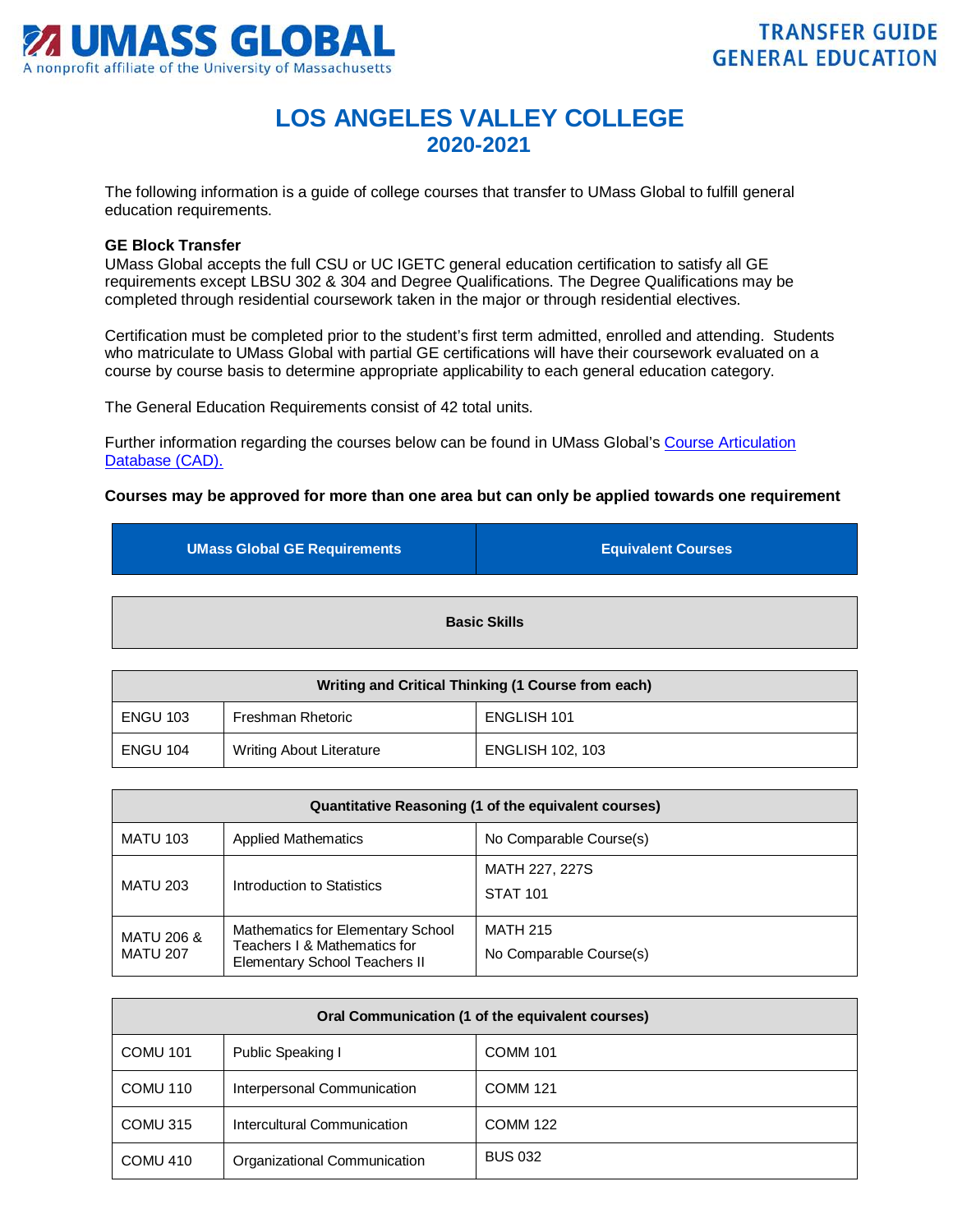| Oral Communication (1 of the equivalent courses) |  |          |
|--------------------------------------------------|--|----------|
|                                                  |  | CAOT 032 |

## **Breadth Requirements**

| Humanities (3 courses from 3 different areas totaling 9 credits)                                       |                                                                                                                                                                                                                                                                                                     |  |
|--------------------------------------------------------------------------------------------------------|-----------------------------------------------------------------------------------------------------------------------------------------------------------------------------------------------------------------------------------------------------------------------------------------------------|--|
| <b>Communications</b><br>Subject Codes: COMU                                                           | <b>BUS 032*</b><br>CAOT 032*<br>COMM 101*, 102, 104, 105, 106, 121*, 122*, 151<br><b>JOURNAL 105</b><br>*Cannot Double Count with the Oral Communication<br>Requirement                                                                                                                             |  |
| <b>English</b><br>Subject Codes: ENGU                                                                  | AFRO AM 020<br>ANTHRO 104<br>CHICANO 037, 042<br>ENGLISH 105, 124, 125, 127, 203, 204, 205, 206, 207,<br>208, 252, 253<br><b>LING 001</b><br>SPANISH 012, 025                                                                                                                                       |  |
| <b>Fine Arts</b><br>Subject Codes: ARTU, MUSU, THDU, FAUU, FTVU<br>Must be 2 semester units or greater | ART 093, 094, 101, 102, 103, 105, 109, 111, 115, 116,<br>125, 201, 213, 501, 502<br>BRDCSTG 001, 025, 026, 032<br>CINEMA 102, 103, 104, 105, 106, 107, 111, 113, 114<br><b>COMM 130</b><br>DANCEST 805<br>MEDIART 129<br>MUSIC 101, 111, 118, 121, 122, 136, 141, 161, 200<br>THEATER 100, 110, 112 |  |
| <b>Foreign Language</b><br>Subject Codes: FLUU, SPNU, GERU, FRNU                                       | FRENCH 001, 002, 003, 004, 005, 006, 022, 63, 64, 66<br>GERMAN 001, 002, 003, 004, 005, 006, 063, 064, 066<br><b>HEBREW 001, 002</b><br>ITALIAN 001, 002, 003, 004, 005<br>JEWISH 011, 012<br>SPANISH 001, 002, 003, 004, 005, 006, 027, 035, 036,<br>037, 063, 064, 066                            |  |
| <b>Humanities</b><br>Subject Codes: HUMU                                                               | ANTHRO 121*<br>CHICANO 044, 054<br>FRENCH 025*<br>HEBREW 010<br>HUMAN 001, 002, 003, 006, 008, 030<br>JEWISH 010<br>SPANISH 009*, 016<br>*Cannot Double Count with the Social Science<br>Requirement                                                                                                |  |
| <b>Liberal Studies</b><br>Subject Codes: LBSU<br>Excludes LBSU 300                                     | No Comparable Course(s)                                                                                                                                                                                                                                                                             |  |
| Philosophy<br>Subject Codes: PHLU                                                                      | PHILOS 001, 006, 009, 012, 014, 020, 028, 030, 031, 045                                                                                                                                                                                                                                             |  |
| <b>Religious Studies</b><br><b>Subject Codes: RELU</b>                                                 | HISTORY 007<br>JEWISH 002, 035<br>PHILOS 035                                                                                                                                                                                                                                                        |  |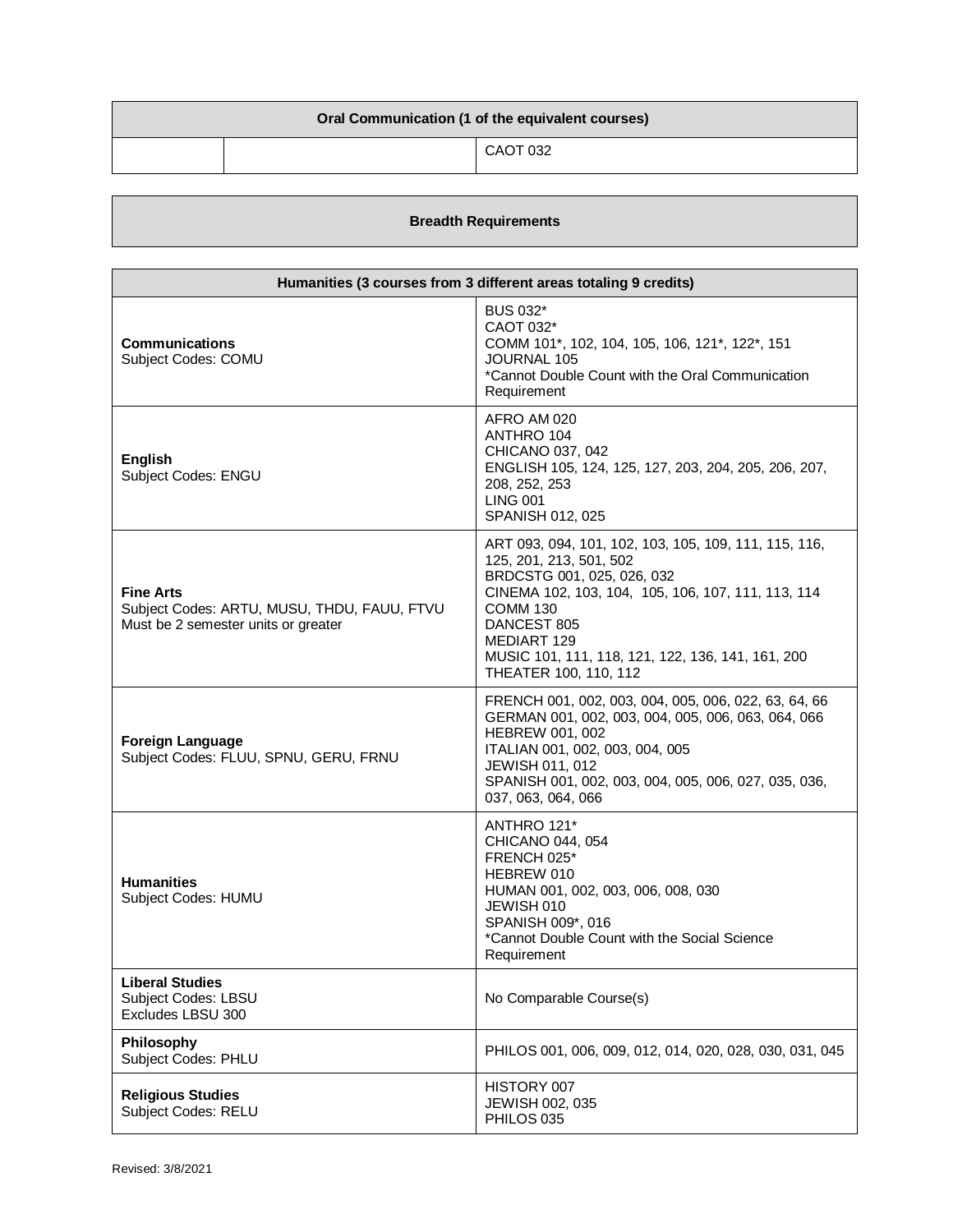| Natural Sciences (2 courses, totaling 6 credits)                                                                                |                                                                                                                                                                                                                                                                                                                                                                                                                       |
|---------------------------------------------------------------------------------------------------------------------------------|-----------------------------------------------------------------------------------------------------------------------------------------------------------------------------------------------------------------------------------------------------------------------------------------------------------------------------------------------------------------------------------------------------------------------|
| <b>Natural Science</b><br>Lab credit is not required.<br>Subject Codes: BIOU, CHMU, ESCU, FSNU, LPSU,<br>LSCU, NSCU, PSCU, PHYU | ANATOMY 001<br><b>ANTHRO 101, 111</b><br>ASTRON 001, 005<br>BIOLOGY 003, 005, 006, 007, 010, 022, 040, 046<br>CHEM 051, 060, 068, 101, 102, 211, 212<br>ENV SCI 001, 007, 022<br><b>ENVSTDS 101</b><br>GEOG 001, 003, 009, 015, 017, 025<br>GEOLOGY 001, 002, 006, 007, 010<br>METEOR 003<br><b>MICRO 020</b><br>OCEANO 001, 010<br>PHYSIOL 001<br>PHYS SC 001, 004, 014<br>PHYSICS 006, 007, 037, 038, 039, 066, 067 |

| Social Sciences (3 courses from 3 different areas totaling 9 credits) |                                                                                                                                                                                               |  |
|-----------------------------------------------------------------------|-----------------------------------------------------------------------------------------------------------------------------------------------------------------------------------------------|--|
| <b>Criminal Justice</b><br>Subject Code: CJCU                         | ADM JUS 001, 002, 003, 004, 008, 049, 075<br>SOC 003                                                                                                                                          |  |
| <b>Early Childhood Education</b><br>Subject Code: ECEU                | CH DEV 001, 002, 003, 007, 010, 011, 022, 023, 029,<br>030, 031, 034, 035, 037, 042, 044, 045, 053                                                                                            |  |
| <b>Economics</b><br>Subject Code: ECNU                                | ECON 001, 002, 008, 010, 030, 040, 050, 060                                                                                                                                                   |  |
| <b>History</b><br>Subject Code: HISU                                  | AFRO AM 004, 005<br>CHICANO 007, 008<br>HISTORY 001, 002, 005, 006, 011, 012, 020, 086                                                                                                        |  |
| <b>Legal Studies</b><br>Subject Code: LEST                            | No Comparable Course(s)                                                                                                                                                                       |  |
| Marketing<br>Subject Code: MKTU                                       | MARKET 011, 021                                                                                                                                                                               |  |
| <b>Organizational Leadership</b><br>Subject Code: OLCU                | No Comparable Course(s)                                                                                                                                                                       |  |
| <b>Political Science</b><br>Subject Code: POSU                        | LAW 003<br>POL SCI 001, 002, 005, 007                                                                                                                                                         |  |
| <b>Psychology</b><br>Subject Code: PSYU                               | PSYCH 001, 002, 003, 011, 012, 013, 014, 017, 032, 041,<br>052, 074, 075                                                                                                                      |  |
| <b>Social Science</b><br>Subject Code: SSCU                           | AFRO AM 002<br>ANTHRO 103, 121*<br>CHICANO 002<br>FRENCH 010, 025*<br>GEOG 002, 014, 030, 045<br>JEWISH 001, 004, 027<br>SPANISH 009*<br>*Cannot Double Count with the Humanities Requirement |  |
| <b>Social Work</b><br>Subject Code: SOWK                              | No Comparable Course(s)                                                                                                                                                                       |  |
| <b>Sociology</b><br>Subject Code: SOCU                                | <b>ANTHRO 102, 116</b><br>SOC 001, 002, 004, 011, 012, 017, 019, 021, 025, 031,<br>086                                                                                                        |  |